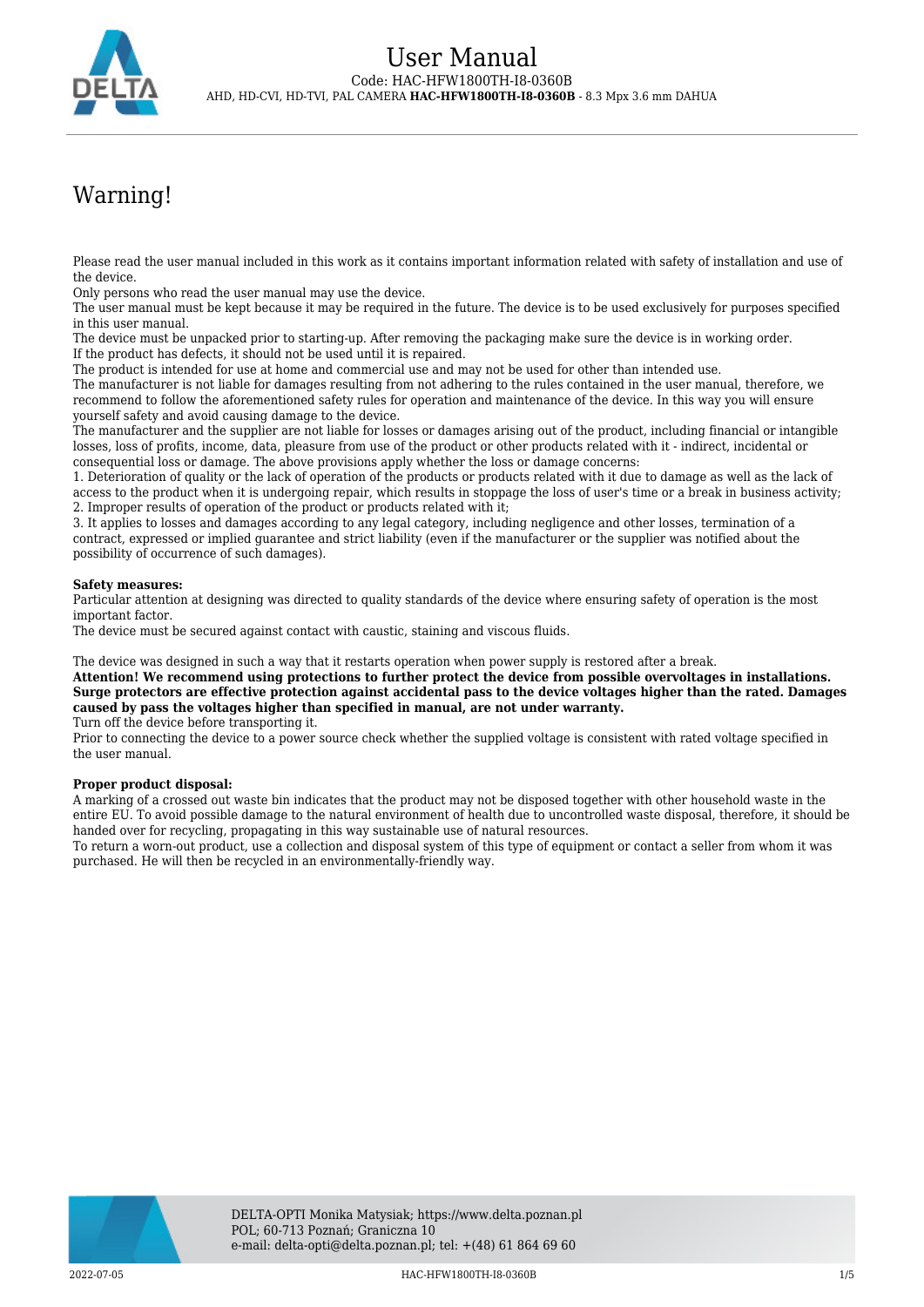

Megapixel camera with 1/2.7" CMOS sensor and AHD / HD-CVI / HD-TVI / PAL.

The AHD / HD-CVI / HD-TVI interface allows to transmission of analog video signal via coaxial cable in max. 8 Mpx (4K UHD) resolution. During transmission there are no delays and is maintained the original, high quality image.

In the case of video transmission using a twisted pair cable and matching transformers (balun), be aware of the possibility of signal reflections and interfering signals.

The 3-Axis integrated camera bracket has a regulation in all three planes, which allows to turn the camera to any direction. The range of IR illumination according to the manufacturer data, depends on outer conditions (visibility - air transparency, environment, wall colors ie. scene reflectance). Camera is according to IP67 Index of Protection norm.



| Standard:                        | AHD, HD-CVI, HD-TVI, CVBS                                                                                                                                                                                                    |
|----------------------------------|------------------------------------------------------------------------------------------------------------------------------------------------------------------------------------------------------------------------------|
| Sensor:                          | 1/2.7 " Progressive Scan CMOS                                                                                                                                                                                                |
| Matrix size:                     | 8.3 Mpx                                                                                                                                                                                                                      |
| Resolution:                      | 3840 x 2160 - 8.3 Mpx @ HD-CVI @ 25 fps,<br>3840 x 2160 - 8.3 Mpx @ HD-CVI / HD-TVI / AHD @ 15 fps,<br>2592 x 1944 - 5 Mpx @ HD-CVI @ 20 fps,<br>2560 x 1440 - 3.7 Mpx @ HD-CVI @ 25 fps,<br>960 x 576 - 960H @ PAL @ 25 fps |
| Lens:                            | 3.6 mm                                                                                                                                                                                                                       |
| View angle:                      | • 87 ° (manufacturer data)<br>• 83 ° (our tests result)                                                                                                                                                                      |
| Range of IR illumination:        | 80 m                                                                                                                                                                                                                         |
| IR illuminator power adjustment: | Automatic                                                                                                                                                                                                                    |
| Video output:                    | AHD / HD-CVI / HD-TVI / CVBS, 1 Vpp / 75 $\Omega$                                                                                                                                                                            |
| Audio:                           |                                                                                                                                                                                                                              |
| OSD menu:                        | OSD menu available via DAHUA recorder                                                                                                                                                                                        |

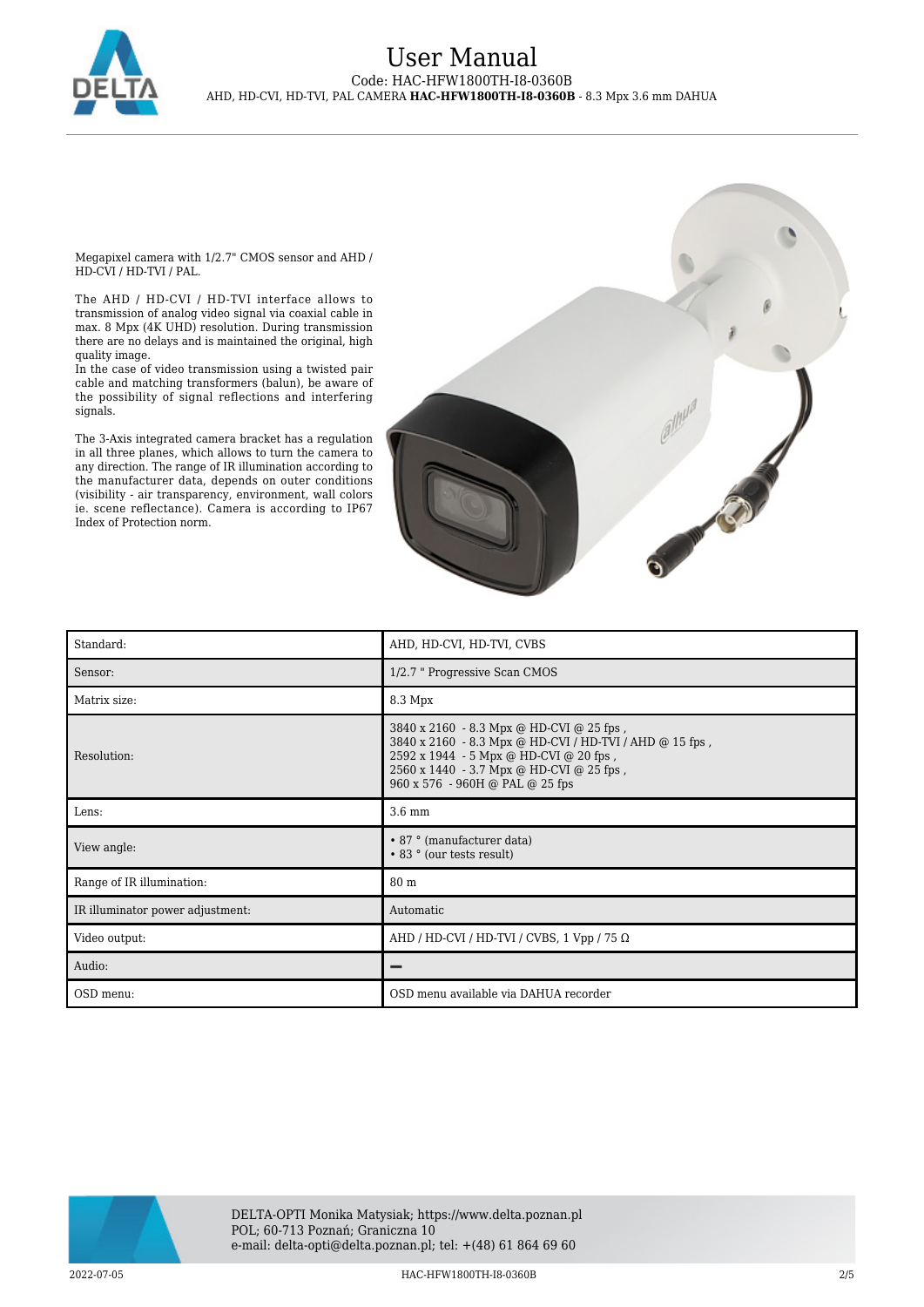

| Main features:         | • D-WDR - Wide Dynamic Range<br>• 2D-DNR - Digital Noise Reduction<br>• BLC/HLC - Back Light / High Light Compensation<br>• Day/night mode<br>• ICR - Movable InfraRed filter<br>• Sharpness - sharper image outlines<br>• AGC - Automatic Gain Control<br>• Privacy zones - max. 8<br>• Mirror - Mirror image<br>• Auto White Balance |
|------------------------|----------------------------------------------------------------------------------------------------------------------------------------------------------------------------------------------------------------------------------------------------------------------------------------------------------------------------------------|
| Power supply:          | 12 V DC / 500 mA                                                                                                                                                                                                                                                                                                                       |
| Power consumption:     | $\leq 6$ W                                                                                                                                                                                                                                                                                                                             |
| Housing:               | Compact, Plastic + Metal                                                                                                                                                                                                                                                                                                               |
| Color:                 | White $+$ Black                                                                                                                                                                                                                                                                                                                        |
| "Index of Protection": | <b>IP67</b>                                                                                                                                                                                                                                                                                                                            |
| Operation temp:        | $-40 °C  60 °C$                                                                                                                                                                                                                                                                                                                        |
| Weight:                | $0.41$ kg                                                                                                                                                                                                                                                                                                                              |
| Dimensions:            | 241 x 91 x 90 mm                                                                                                                                                                                                                                                                                                                       |
| Manufacturer / Brand:  | <b>DAHUA</b>                                                                                                                                                                                                                                                                                                                           |
| Guarantee:             | 3 years                                                                                                                                                                                                                                                                                                                                |

Front view:



Side view:

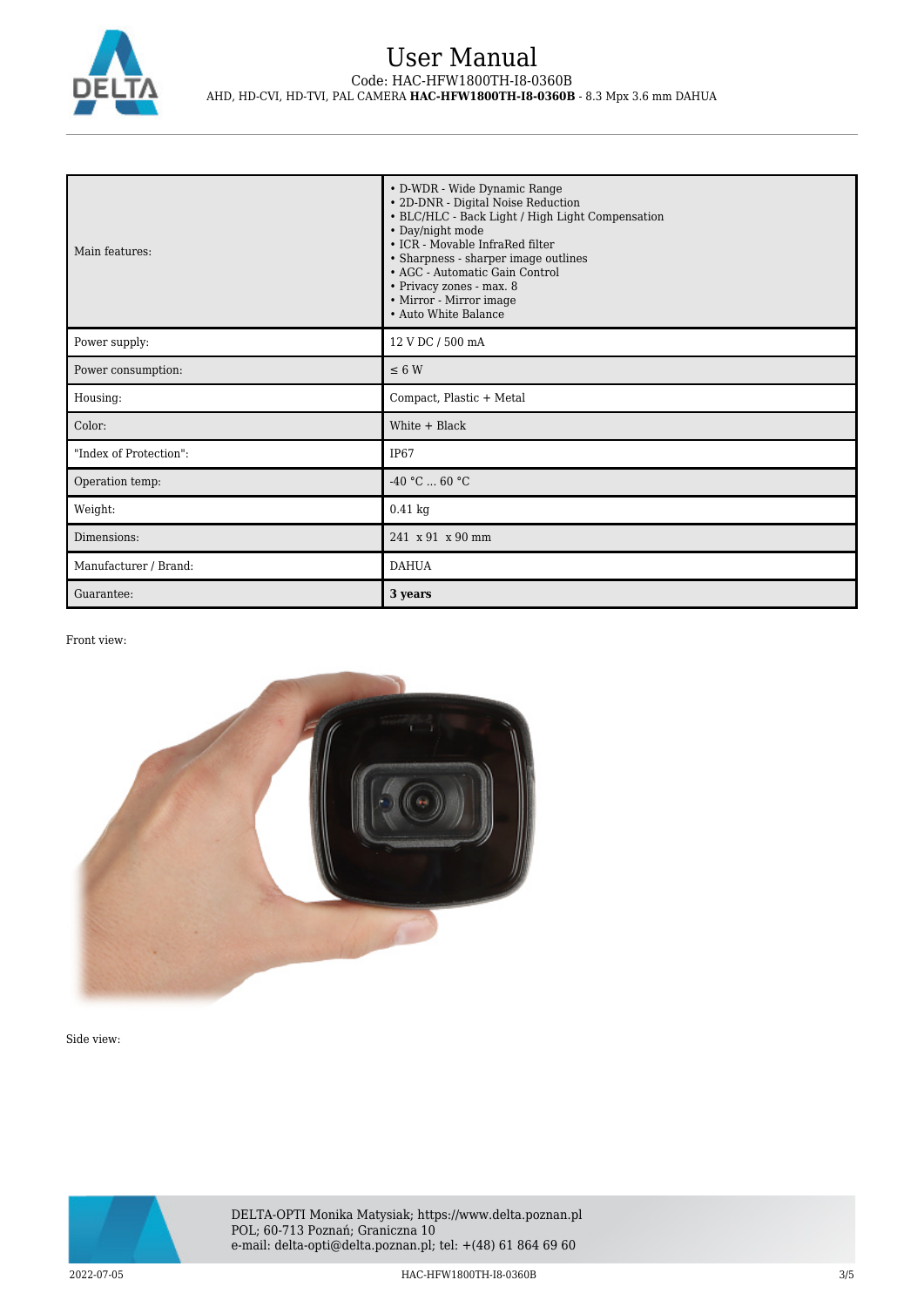



Camera mounting side view:



Dimensions: